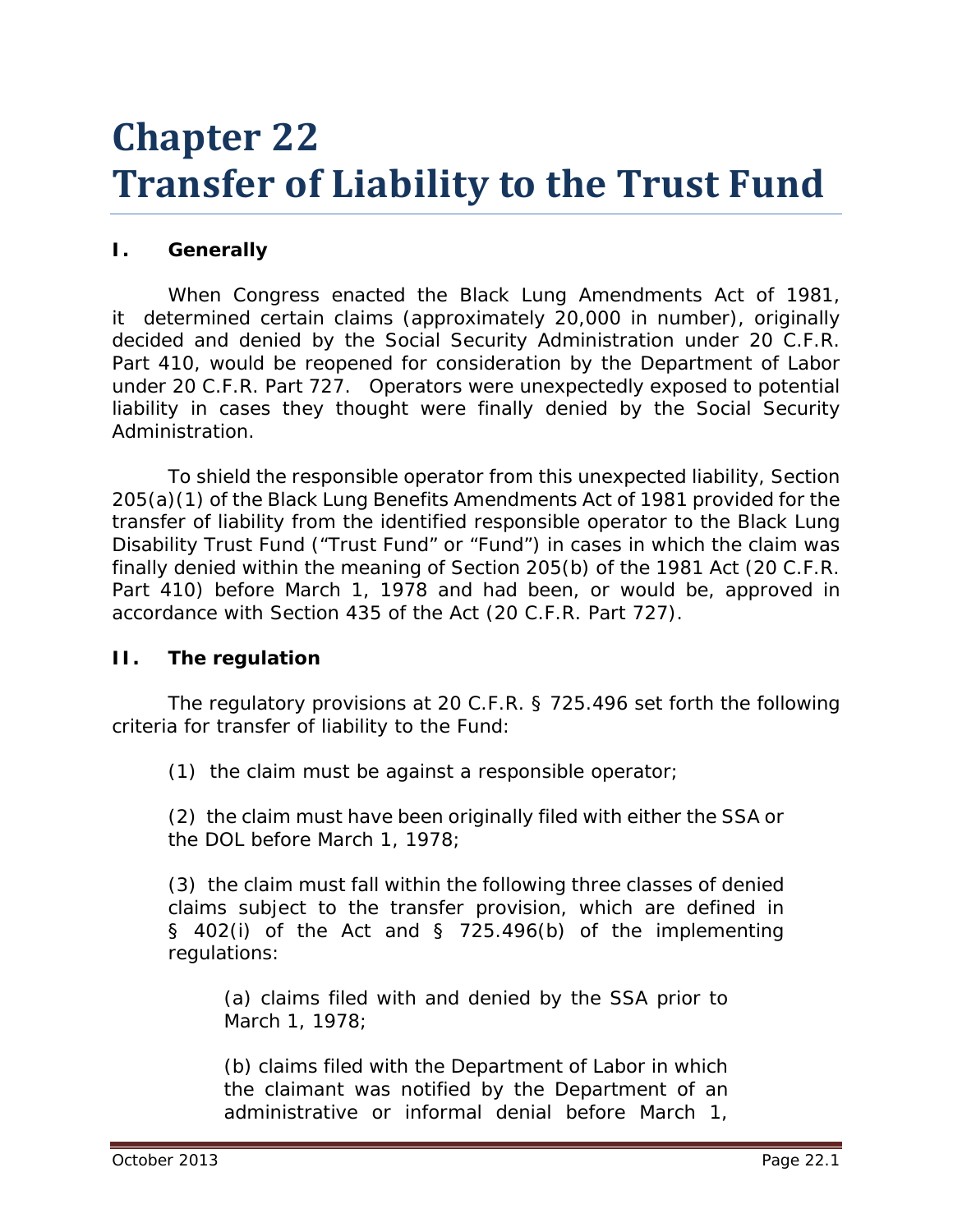1977, and in which the claimant did not within one year of such notification:

(i) request a hearing; or

(ii) present additional evidence; or

(iii) indicate an intention to present additional evidence; or

(iv) request a modification or reconsideration of the denial on the grounds of a change in condition or mistake in fact.

(c) claims filed with the Department of Labor and denied under the law in effect prior to the enactment of the Black Lung Benefits Reform Act of 1977 (prior to March 1, 1978) following a formal hearing before an Administrative Law Judge, an administrative review before the Benefits Review Board, or before a United States Court of Appeals; and

(4) the claim must have been reconsidered under the Black Lung Benefits Reform Act of 1977 (1977 amendments/Section 435 review).

20 C.F.R. § 725.496.

If a claim satisfies the foregoing requirements, it falls within the 1981 Amendments, and is eligible for transfer. If a claim is not approved under 20 C.F.R. Part 727, but it otherwise meets the requirements at 20 C.F.R. § 725.496 of the regulations, it should be handled as a premature case for the transfer of liability.

#### **III. Determination of eligibility for transfer by the District Director**

Twenty C.F.R. § 725.497(b) requires that the District Director review each claim to assess whether it is affected by the transfer provisions. 20 C.F.R. § 725.497(b).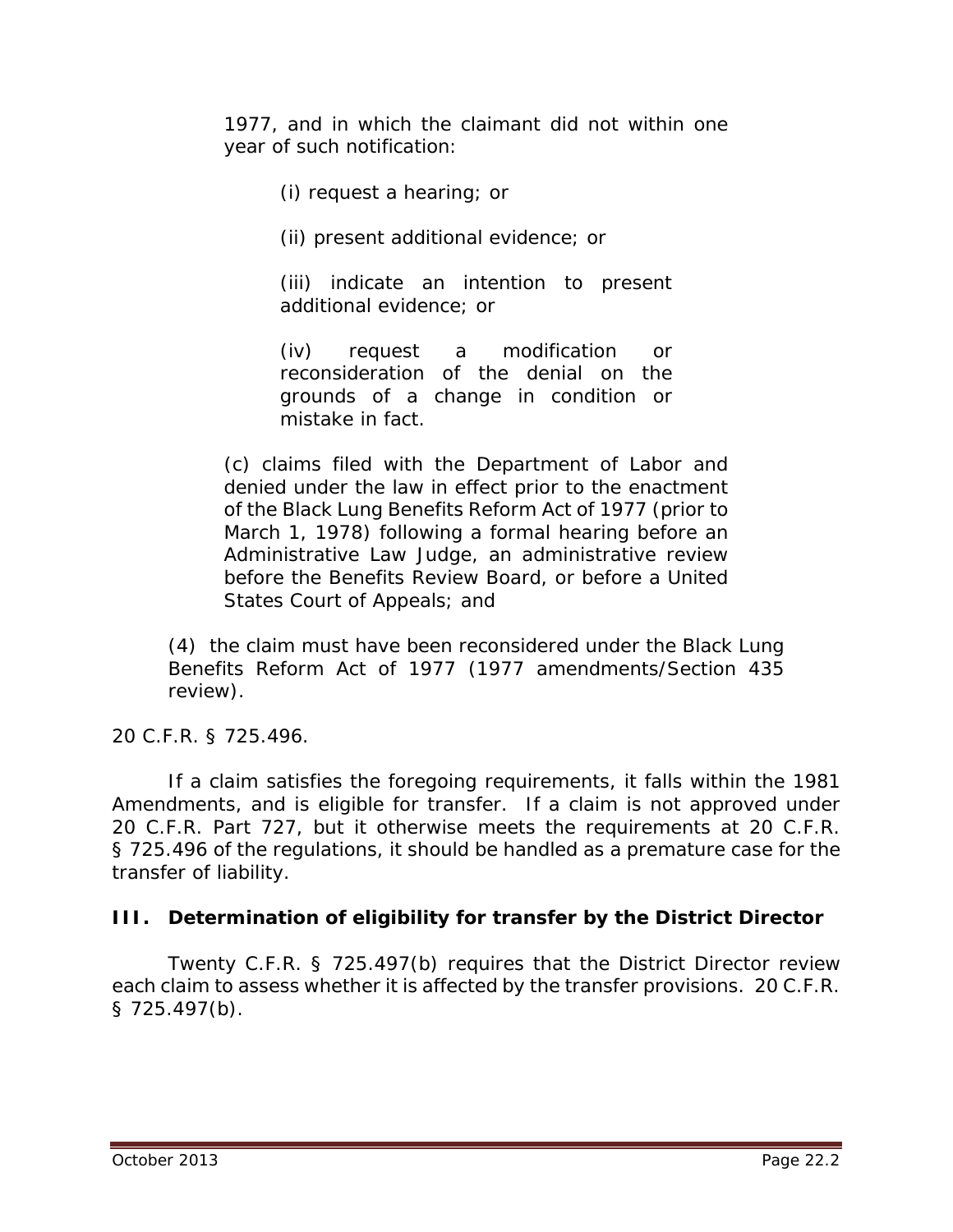# **A. Burden of persuasion/production**

# **1. District Director has initial burden**

The District Director has a duty to present all relevant facts regarding transfer, and s/he has the initial burden on the issue of transferability. However, once the District Director determines a claim is not subject to transfer, Employer has the burden of presenting clear evidence to the contrary to overcome such a finding. *Vance v. Peter Fork Mining Co.*, 6 B.L.R. 1-1226 (1984).

#### **2. Modification, benefits paid by employer**

In *USX Corp. v. Director, OWCP*, 978 F.2d 656 (11<sup>th</sup> Cir. 1992), the Eleventh Circuit held, where the District Director erroneously transferred liability from Employer to the Trust Fund, the Department of Labor's request for modification under 20 C.F.R. § 725.310 to transfer liability back to Employer must be filed within one year of Employer's last payment of benefits, and not within one year of the Trust Fund's last payment.

## **B. Part C claim must be "finally denied"**

To be eligible for transfer provisions, the claim must be "finally denied" prior to March 1, 1978.

## **1. Informal denial insufficient**

The Board holds, for purposes of 20 C.F.R. § 725.496(b)(2), a form letter sent to Claimant (1) informing him or her that the evidence submitted is inadequate to establish entitlement, (2) explaining the standards of proof, and (3) instructing Claimant to submit additional evidence if s/he chooses to pursue the claim, is not a "denial" for the purposes of transfer. 20 C.F.R. § 725.496(b)(2); *Edwards v. Central Coal Co.*, 7 B.L.R. 1-712 (1985). The Board also held the "notice of review" form sent to an operator is not a "denial" for the purposes of transfer. *Krysik v. Harmer Coal Co.*, 6 B.L.R. 1-1167 (1984).

## **2. District Director's failure to act insufficient**

A District Director's failure to take any action in a case for a period of fifteen months does not constitute a *de facto* denial of the claim. *Miller v. Alabama By Products Corp.*, 11 B.L.R. 1-42 (1988).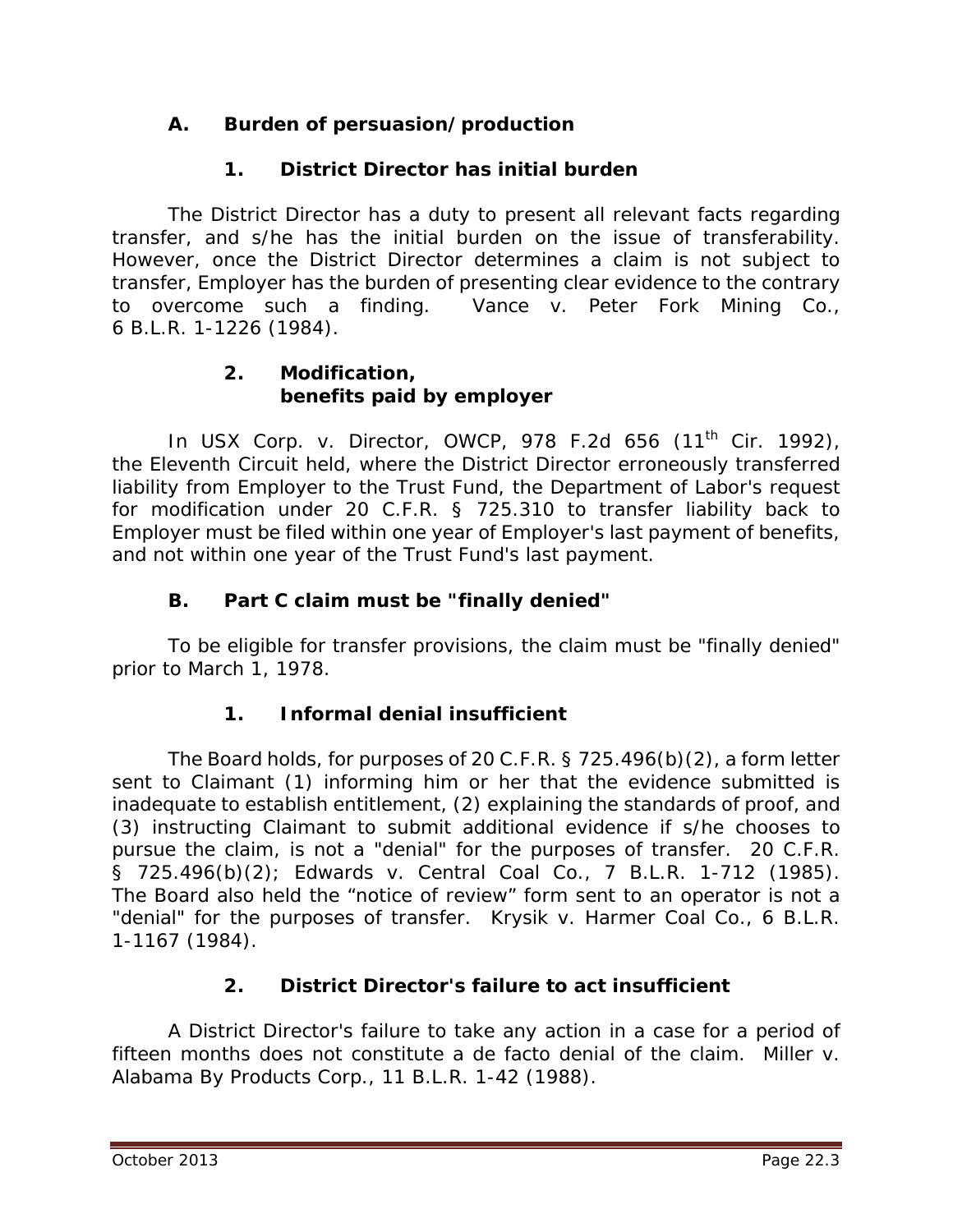## **3. Date of last denial determines whether subject to transfer**

Where a claim, filed with the Department of Labor prior to March 1, 1977, is subject to repeated administrative or informal denials, the last such denial issued during the pendency of the claim determines whether the claim is subject to transfer. 20 C.F.R. § 725.486(e).

# **C. Claim must be approved under 20 C.F.R. Part 727**

## **1. Generally**

In order for claims filed with, and denied by, the Social Security Administration to come within the transfer provisions, the claims must have been (or must be) approved under the provisions of Section 435 of the Act (20 C.F.R. Part 727). 20 C.F.R. § 725.496(d).

In *Harman Mining Co. v. Layne*, 21 B.L.R. 2-507 (4<sup>th</sup> Cir. 1998) (unpub.), the court addressed applicability of the transfer of liability provisions. Under the facts of the claim, the miner filed a Part B claim on June 6, 1973. He then filed a Part C claim on May 12, 1974. In June of 1975, the SSA denied the miner's Part B claim. On July 23, 1976, the DOL approved the Part C claim.

The Department of Labor argued the transfer of liability provision was inapplicable because both claims were filed prior to March 1, 1978. The court agreed, and stated the Part C claim must be filed after March 1, 1978. The court further noted, "[N]either Layne's Part B claim nor his Part C claim satisfies the statutory requirements for transfer" because "[t]he Part C claim was not denied prior to March 1, 1978; the Part B claim was not approved under Section 945."

# **2. Approval of Part C claim must be "final"**

"Approval" of the claim must be final, and interim approval of a claim, which is ultimately denied, does not qualify for transfer of liability to the Trust Fund. By unpublished decision in *White v. Dana Coal Co.*, BRB No. 97-1294 BLA (July 14, 1999) (unpub.), the Administrative Law Judge properly found an "approved" claim for the purposes of the transfer provisions means a "finally approved claim."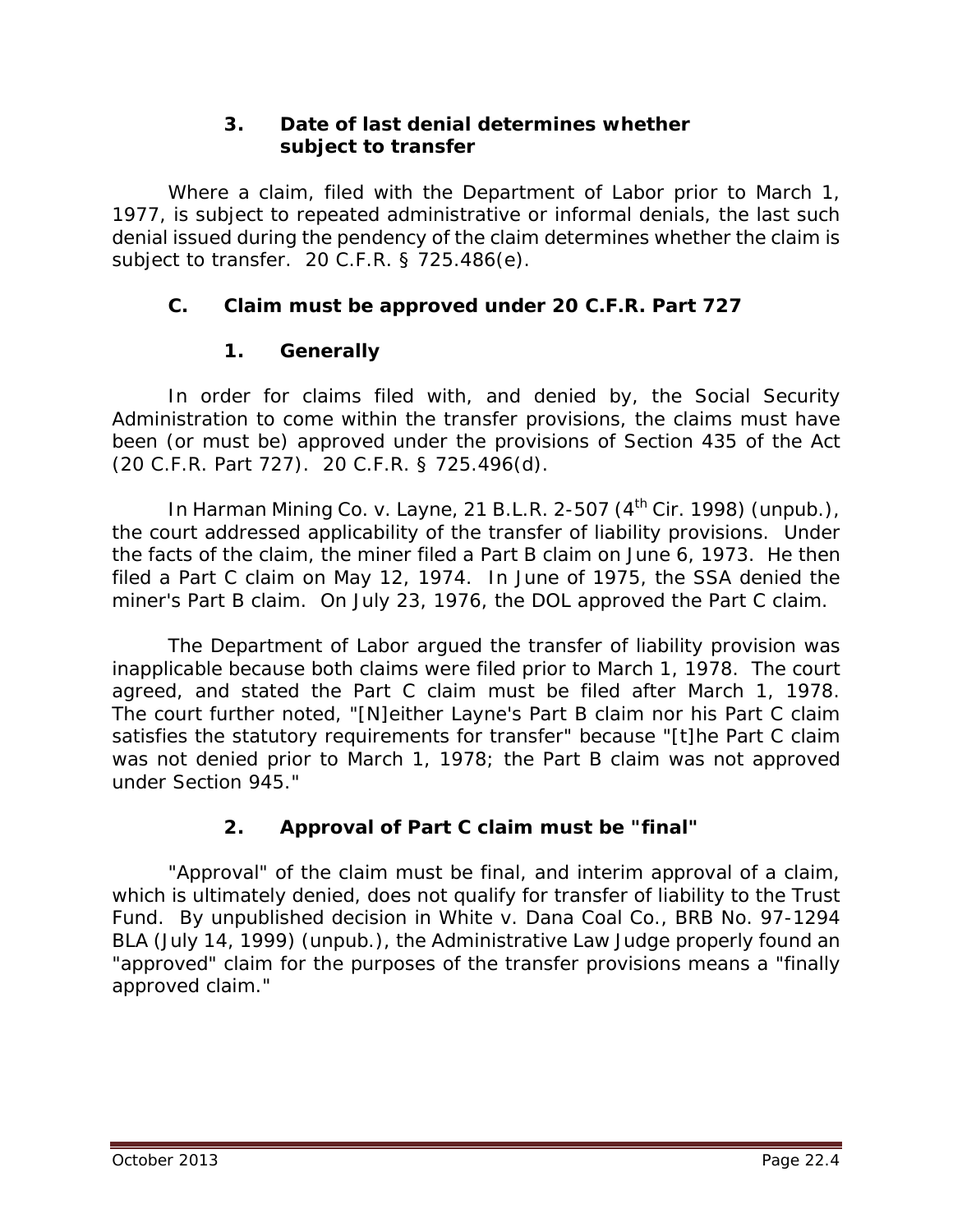## **3. Director, OWCP has authority to contest claim**

The Director, OWCP has discretion to pay benefits, or to defend the Trust Fund against a meritless claim. Subsection 725.497(d) provides:

After it has been determined that an operator or carrier must be dismissed as a party in any claim in accordance with this section, the Director shall take such action as is authorized by the Act to bring about the proper and expeditious resolution of the claim in light of all relevant medical and other evidence. Action to be taken in this regard by the Director may include, but is not limited to, the assignment of the claim to the Black Lung Disability Trust Fund for the payment of benefits, the reimbursement of benefits previously paid by an operator or carrier if appropriate, the defense of the claim on behalf of the Trust Fund, or proceedings authorized by § 725.310.

20 C.F.R. § 725.497(d).

In *Shortt v. Director, OWCP*, 766 F.2d 172, 174 (4<sup>th</sup> Cir. 1985), the Fourth Circuit concluded these provisions empower the Director to "protect the Fund from meritless claims and to bring about the proper resolution of all claims." Consequently, it was proper for the Director to "contest Shortt's claim, despite the initial decision of the deputy commissioner" awarding benefits. The regulatory provisions plainly provide an employer may be reimbursed from the Trust Fund for benefits paid only under "appropriate" circumstances. Considering that one of the Director's fiscal obligations is to protect the Trust Fund from meritless claims, the court concluded it is incongruous to require the Trust Fund to reimburse an employer for the payment of benefits on a claim, which is ultimately denied.

The Seventh Circuit, in *Markus v. Old Ben Coal Co.*, 712 F.2d 322, 325-26 ( $7<sup>th</sup>$  Cir. 1983), agreed with the Fourth Circuit, and stated the following:

It would be most unusual for Congress to countenance the establishment of a multi-tiered claim review process if, as petitioner's reading would have it, liability automatically ensued from a positive determination at the first level (of the district director). In short, we think the plain sense of the statute, when viewed against the history of the Amendments, is that the provision creating liability when a claim 'is or has been approved' under Section 945 is simply a grandfather clause which Congress felt necessary to hold the industry Fund liable for claims, unlike the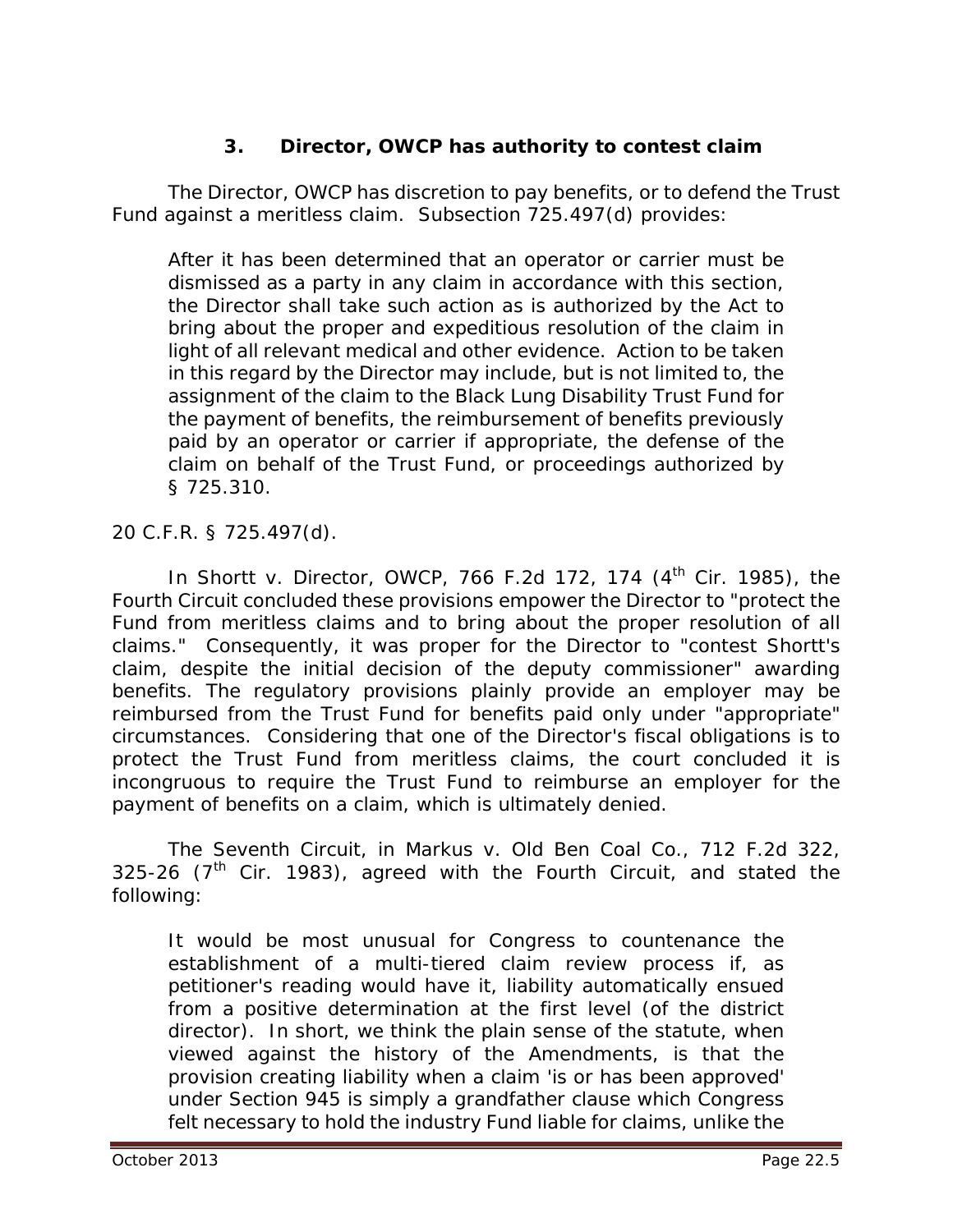one presented here, which *had* survived the *entire* gauntlet of appeals and reviews prior to the 1981 enactments but after the 1977 Amendments.

(emphasis in original).

# **4. Filing the election card**

## **a. Prerequisite to transfer**

No claim is subject to transfer unless a valid election card, or other equivalent document, is filed by or on behalf of the claimant requesting review under Section 435 (20 C.F.R. Part 727). Thus, for the denied Social Security Administration claim to support transfer, a valid election must have been made. *Chadwick v. Island Creek Coal Co.*, 7 B.L.R. 1-883 (1985), *aff'd on recon*, 8 B.L.R. 1-447 (1986)(en banc). Claimant's assertion of election (or Employer raising the transfer of liability issue) at a formal hearing suffices as a legitimate filing of a Part B claim. *Director, OWCP v. Quarto Mining Co.*, 901 F.2d 532 ( $6<sup>th</sup>$  Cir. 1990). There are no provisions for automatic review of denied Social Security Administration claims, which would support transfer. *Chadwick*, *supra*.

#### **b. Claimant's election of review, Employer's burden to establish**

Where an election card was mailed to Claimant, but never returned, Employer failed to establish an election that the claim be reviewed under 20 C.F.R. Part 727 and, consequently, the transfer of liability must be denied. *Krecota v. Rochester and Pittsburgh Coal Co.*, 868 F.2d 600 (3rd Cir. 1978). However, Employer is entitled to transfer liability to the Trust Fund for a reopened claim, where Claimant did not receive the election card.

In *Crace v. Kentland-Elkhorn Coal Corp.*, 109 F.3d 1163 (6<sup>th</sup> Cir. 1997), Claimant's Part B claim was denied by the Social Security Administration. More than a year later, a second claim was filed with the Department of Labor under Part C. After referral of the claim to the Office of Administrative Law Judges, but prior to a formal hearing, an Administrative Law Judge dismissed Employer as a party to the claim, transferred liability to the Trust Fund, and awarded benefits. On appeal, the Board determined Employer should have remained a party, and it remanded the claim for a new hearing. On remand, a second Administrative Law Judge held a hearing with Employer as a party, and issued a decision denying benefits.

Claimant's appeal of the denial eventually reached the Sixth Circuit, which concluded the claim was not suitable for transfer to the Trust Fund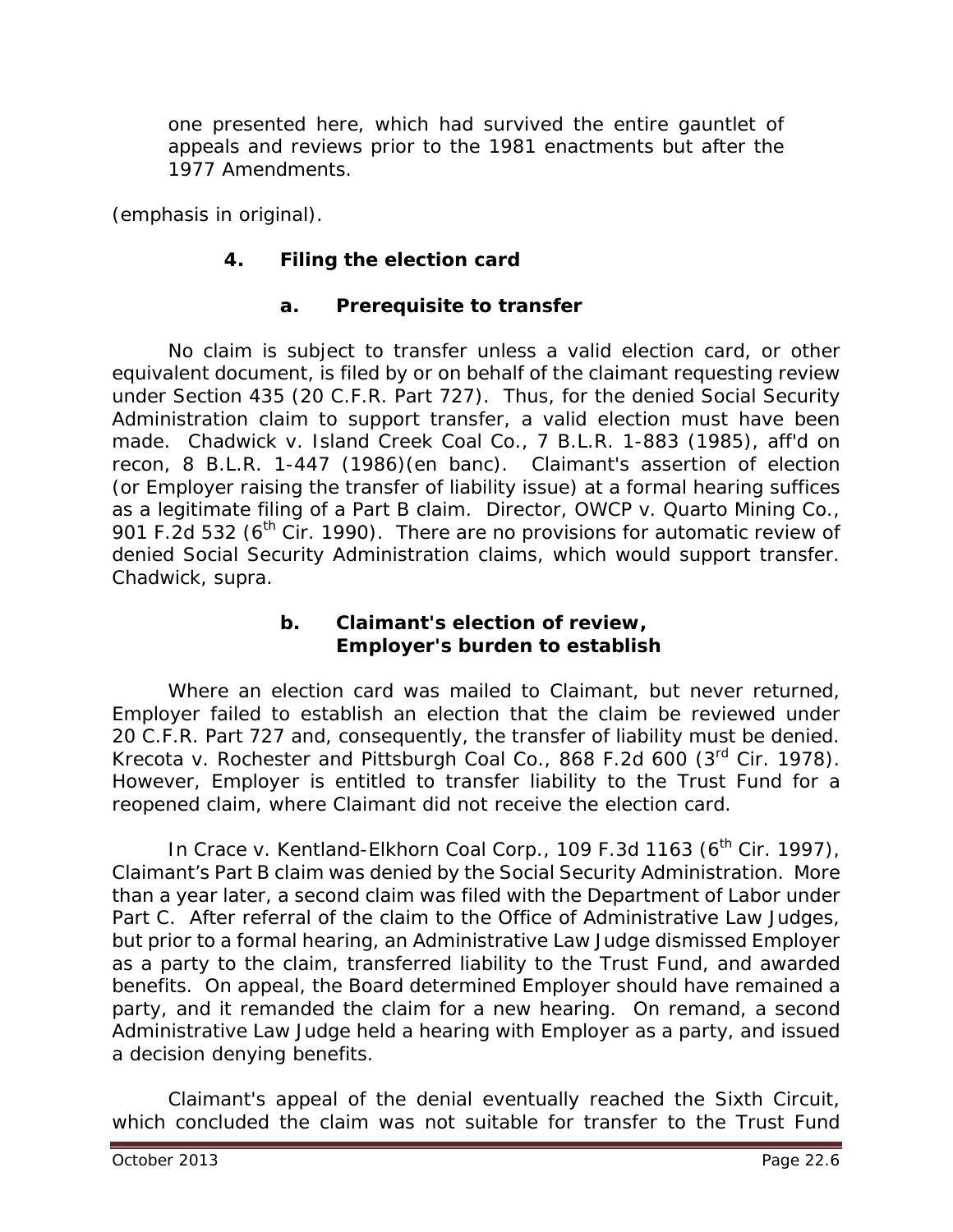because Claimant never elected review of his denied Part B claim:

The government points to computer data indicating that it sent an election card to Mr. Crace. (citation omitted). Mrs. Crace does not remember receiving such a card, however, and although she would not have seen all the mail sent to her post office box, she notes that Mr. Crace normally took care of his correspondences. Where letters have been properly sent, we presume that they have reached their destination in the usual time and have been received by the person to whom they were addressed. (citation omitted). The government's computer evidence entitles it to this presumption. Mrs. Crace's testimony that her husband normally took care of his correspondence does not adequately rebut it.

As a result, the court held Employer was a party to the claim and, although the first Administrative Law Judge awarded benefits, Employer was not a party at that time and was not bound by the decision. The court then stated the denial of benefits by a second Administrative Law Judge, where Employer was a party, was supported by substantial evidence in the by record.

In *Caney Creek Coal Co. v. Satterfield*, 150 F.3d 568 (6<sup>th</sup> Cir. 1998), liability for the payment of benefits did not transfer from Employer to the Trust Fund because Claimant failed to elect review of his initial claim, which was filed in June of 1973. The court noted computer records at the Social Security Administration indicated an election card was mailed to the miner at his correct address, which raised a rebuttable presumption that the election card was received. By law, the miner had six months in which to submit the election card, or an "equivalent document." Testimony by the miner's wife that she did not recall receiving the election card was, according to the court, insufficient to rebut the presumption. Moreover, the court held the miner's filing of a Part C claim two months after the election card was mailed to him did not serve to support a transfer of liability. The court noted the Department of Labor specifically rejected such an argument in the promulgation of its regulations.

## **IV. Separate consideration of survivors' claims**

A party responsible for the payment of survivor's benefits is not relieved of this responsibility merely because the miner's claim is subject to transfer of liability provisions; rather, a survivor's claim is considered independently of the miner's claim. *Patton v. Earl Patton Coal Co.*, 848 F.2d 668 (6<sup>th</sup> Cir. 1988), *aff'g*, 9 B.L.R. 1-164 (1987).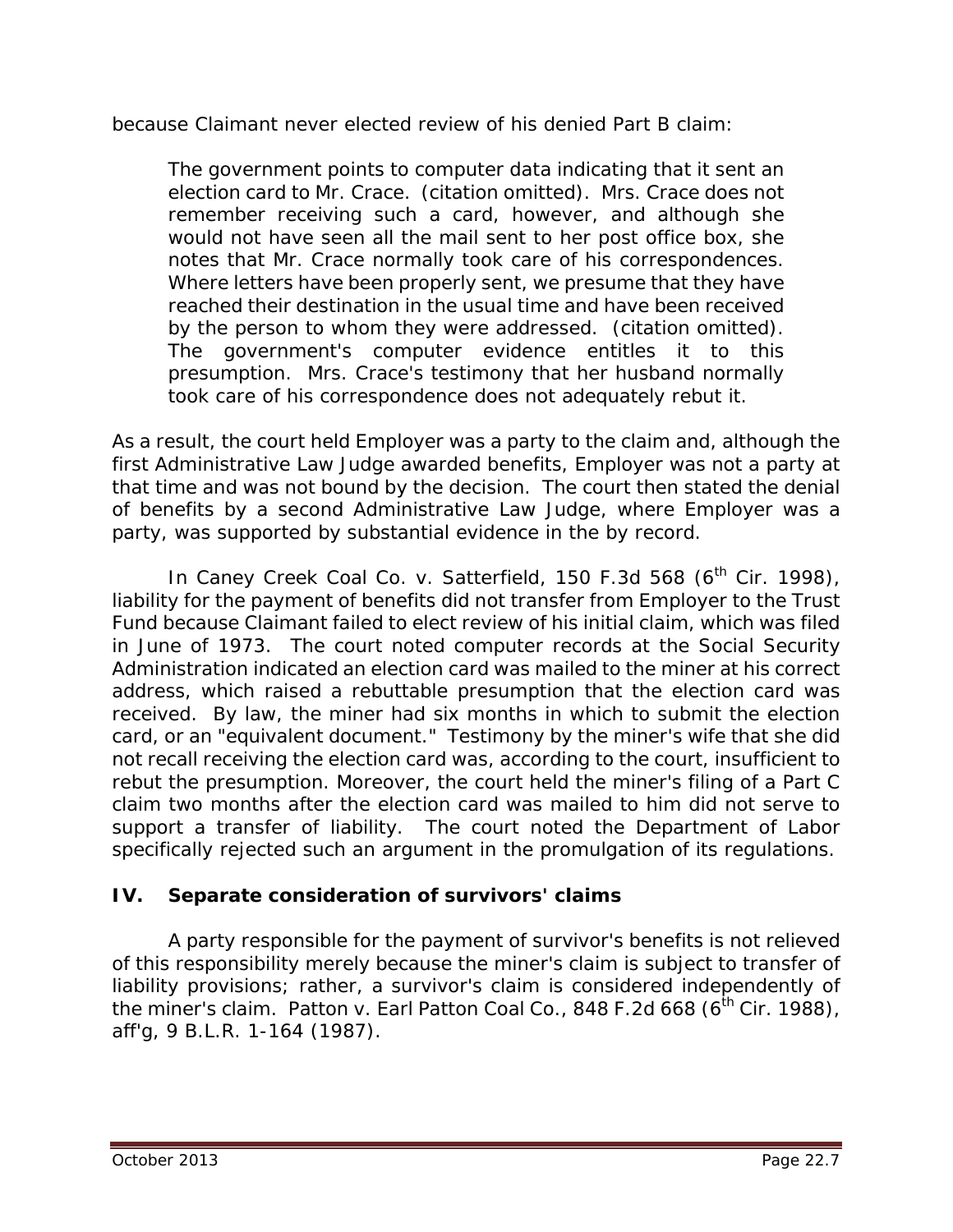# **V. Merger of claims to support transfer**

In general, if a claimant files more than one claim for benefits, and the earlier claim is still pending, the claims merge and must be considered as one claim. Merger is necessary for effective administration of cases since claims can be filed with the Social Security Administration, or with the Department of Labor pursuant to Section 415 of the Act, and under 20 C.F.R. Parts 727 and 718. 20 C.F.R. § 725.310.

# **A. Merger of multiple claims under 20 C.F.R. § 725.309**

The procedural histories of multiple claims are considered separately to determine whether the transfer provisions apply, unless the claims were required to be merged pursuant to the implementing regulations. 20 C.F.R. § 725.496(c). The circumstances under which merged claims will support transfer are limited.

The regulations at 20 C.F.R. § 725.309 provide for merger of multiple claims. Twenty C.F.R. § 725.309(b) states, in the case of a claimant who files more than one claim for benefits, the later claim shall be merged with the earlier claim for all purposes if the earlier claim is still pending. A later claim cannot be merged with an earlier claim, which was denied and appeal rights have been waived or exhausted. The earlier claim must still be pending. *Hagerman v. Island Creek Coal Co.*, 11 B.L.R. 1-116 (1988).

# **1. Benefits Review Board**

In *Chadwick v. Island Creek Coal Co.*, 7 B.L.R. 1-883 (1985)(en banc), the Board set forth its analysis of the use of merger to support transfer in a case involving multiple claims. In *Chadwick*, Claimant filed a Part B claim, which was denied in June of 1975. He then filed a Part C claim in December of 1974, which was denied in July of 1977. But, on review, the Part C claim was approved in March of 1980.

The Board noted the Part C claim by itself could not support transfer, since the claim was not finally denied prior to March 1, 1977, pursuant to 20 C.F.R. § 725.496. In addition, although Claimant must make a valid election for review of a denied Part B claim, the Board noted, assuming a valid election had been made, the procedural histories of the claims also must be merged. Therefore, had Claimant made a valid election sometime in 1978, the elected Part B claim would merge with the earlier Part C claim. Since the Part C claim was pending at the time of approval, the merger of the duplicate claims would not support transfer.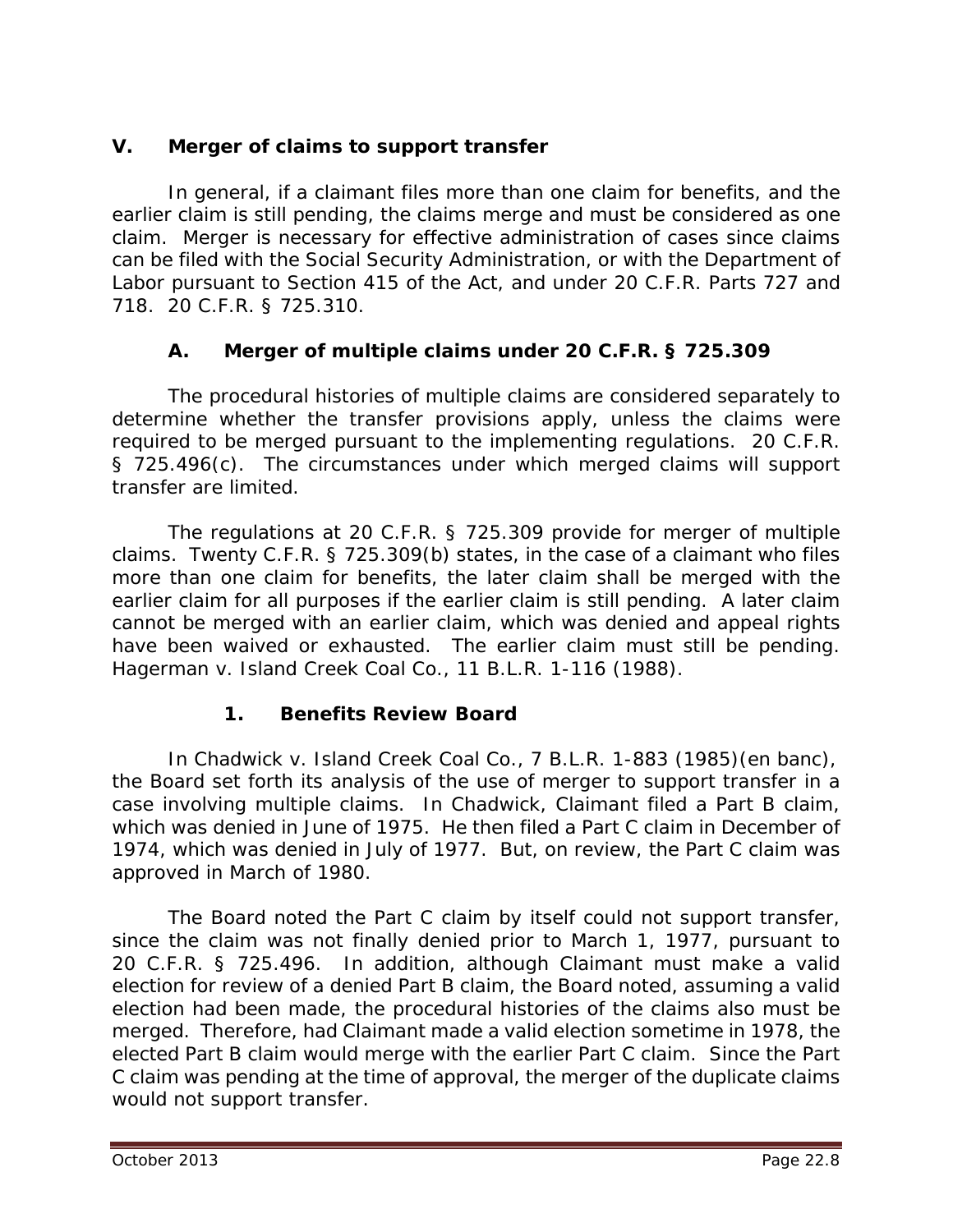# **2. Seventh Circuit**

In *Old Ben Coal Co. v. Luker*, 826 F.2d 688 (7<sup>th</sup> Cir. 1987), the Seventh Circuit rejected the Board's holding in *Chadwick*, but remanded the case for reconsideration of whether Claimant made a valid election of a Part B claim.

In *Robertson v. Peabody Coal Co.*, 11 B.L.R. 1-120 (1988), the Board addressed the issue of transfer in a case arising in the Seventh Circuit. The Administrative Law Judge found "good cause" for Claimant's failure to timely elect review of the denied Part B claim. After merging the subsequent claim under the Board's holding in *Chadwick*, the Administrative Law Judge concluded liability had transferred. The Board noted its merger theory, as set forth in *Chadwick,* had been rejected by the Seventh Circuit in *Luker*. However, since "good cause" excused election of the Part B claim, the Part B claim was sufficient, by itself, to support transfer. As a result, the Board construed the subsequent approval of the claim as an approval of the Part B claim.

Notwithstanding the Seventh Circuit Court's opinion in *Luker*, the Board's analysis in *Chadwick* continues to govern cases involving transfer issues in the other circuits.

#### **B. Merger of 20 C.F.R. § 410.490 and Part 727 claims and transfer**

The regulations at 20 C.F.R. § 727.103 clarify procedures for multiple claims under 20 C.F.R. § 725.309 where the interim presumptions at 20 C.F.R. § 727.203(a) apply. A claimant who originally filed a claim before the Social Security Administration may elect to have the claim reviewed by either the Social Security Administration, or by the Department of Labor. If a claimant requests review by the Department of Labor, or if more than one claim has been filed with the Department of Labor, such claims shall be merged and processed with the first claim filed with the Department of Labor. 20 C.F.R. § 727.103(c).

In *Bates v. Director, OWCP*, 7 BLR 1-113 (1984), the Board held, where Claimant elected review of a Part B claim, the claim merged with a Section 415 transition claim (20 C.F.R. § 410.490) also filed by Claimant. Likewise, the later Part C claim filed by Claimant merged with the pending Section 415 claim.

A claimant (1) who files a claim for benefits under Part B or Part C prior to March 1, 1978, (2) whose previous claims are pending or have been finally denied, and (3) who files an additional claim, the later claim shall merged with any earlier claim, which is subject to review under 20 C.F.R. Part 727. 20 C.F.R. § 725.309(b). If the earlier claim (subject to review under 20 C.F.R.